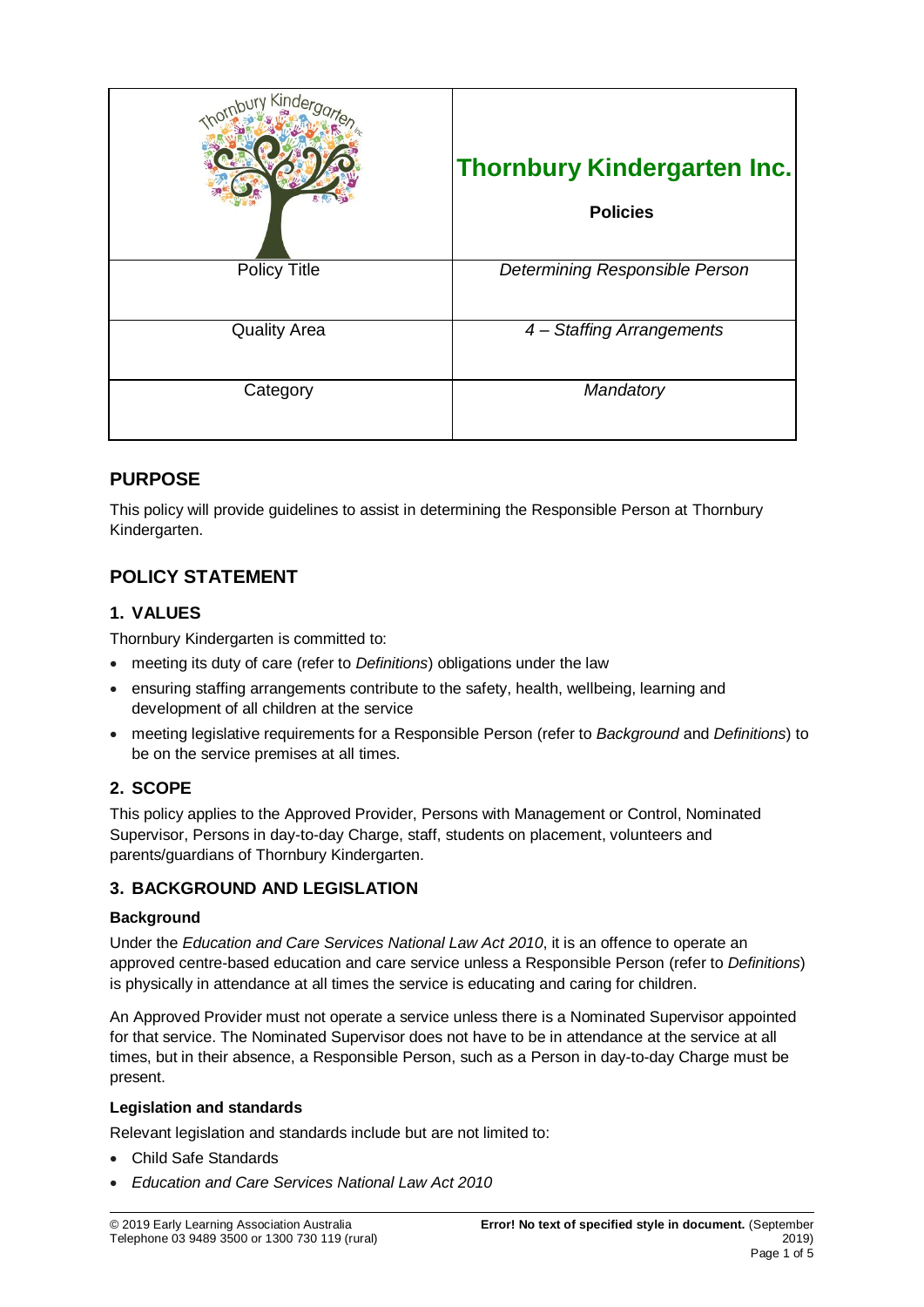- *Education and Care Services National Regulations 2011*
- *National Quality Standard*, Quality Area 4: Staffing Arrangements
- *National Quality Standard*, Quality Area 7: Leadership and Service Management
- *Working with Children Act 2005* (Vic)
- *Working with Children Regulations 2006* (Vic)

### **4. DEFINITIONS**

The terms defined in this section relate specifically to this policy. For commonly used terms e.g. Approved Provider, Responsible Person, National Law, National Regulations, Regulatory Authority etc. refer to the *General Definitions* section of the PolicyWorks manual provided in each foyer.

**Duty of care:** A common law concept that refers to the responsibilities of organisations to provide people with an adequate level of protection against harm and all reasonable foreseeable risk of injury.

**Person in day-to-day Charge:** A person who is placed in day-to-day charge of an education and care service by an Approved Provider or a Nominated Supervisor; and who has consented to the placement in writing (Regulation 117A).

**Person with Management or Control:** Where the Approved Provider of a service is an eligible association, each member of the association's executive committee is a Person with Management or Control and has the responsibility, alone or with others, for managing the delivery of the education and care service (National Law: Definitions (b)).

**Responsible Person:** Centre-based services must have a Responsible Person present at all times that the service is delivering education and care. The responsible person is the Person in day-to-day Charge at the service and can be one of the following:

- the Approved Provider, if the Approved Provider is an individual, or in any other case, a Person with Management or Control (refer to *Definitions*) of an education and care service operated by the Approved Provider
- the Nominated Supervisor of the service
- a Person placed in day-to-day Charge of the service. (National Law, Section 162)

**Nominated Supervisor:** A person who has been nominated by the Approved Provider of the service under Part 3 of the Act and who has consented to that nomination in writing can be the Nominated Supervisor. All services must have a Nominated Supervisor(s) with responsibility for the service in accordance with the National Regulations (Section 5 and 161).

### **5. SOURCES AND RELATED POLICIES**

#### **Sources**

- Australian Children's Education and Care Quality Authority (ACECQA), Information Sheets: [www.acecqa.gov.au](http://www.acecqa.gov.au/)
- *Guide to the Education and Care Services National Law and the Education and Care Services National Regulations 2011*: [www.acecqa.gov.au](http://www.acecqa.gov.au/)
- *Guide to the National Quality Framework*: [www.acecqa.gov.au](http://www.acecqa.gov.au/)

#### **Service policies**

- *Child Safe Environment Policy*
- *Code of Conduct Policy*
- *Participation of Volunteers and Students Policy*
- *Privacy and Confidentiality Policy*
- *Staffing Policy*
- *Supervision of Children Policy*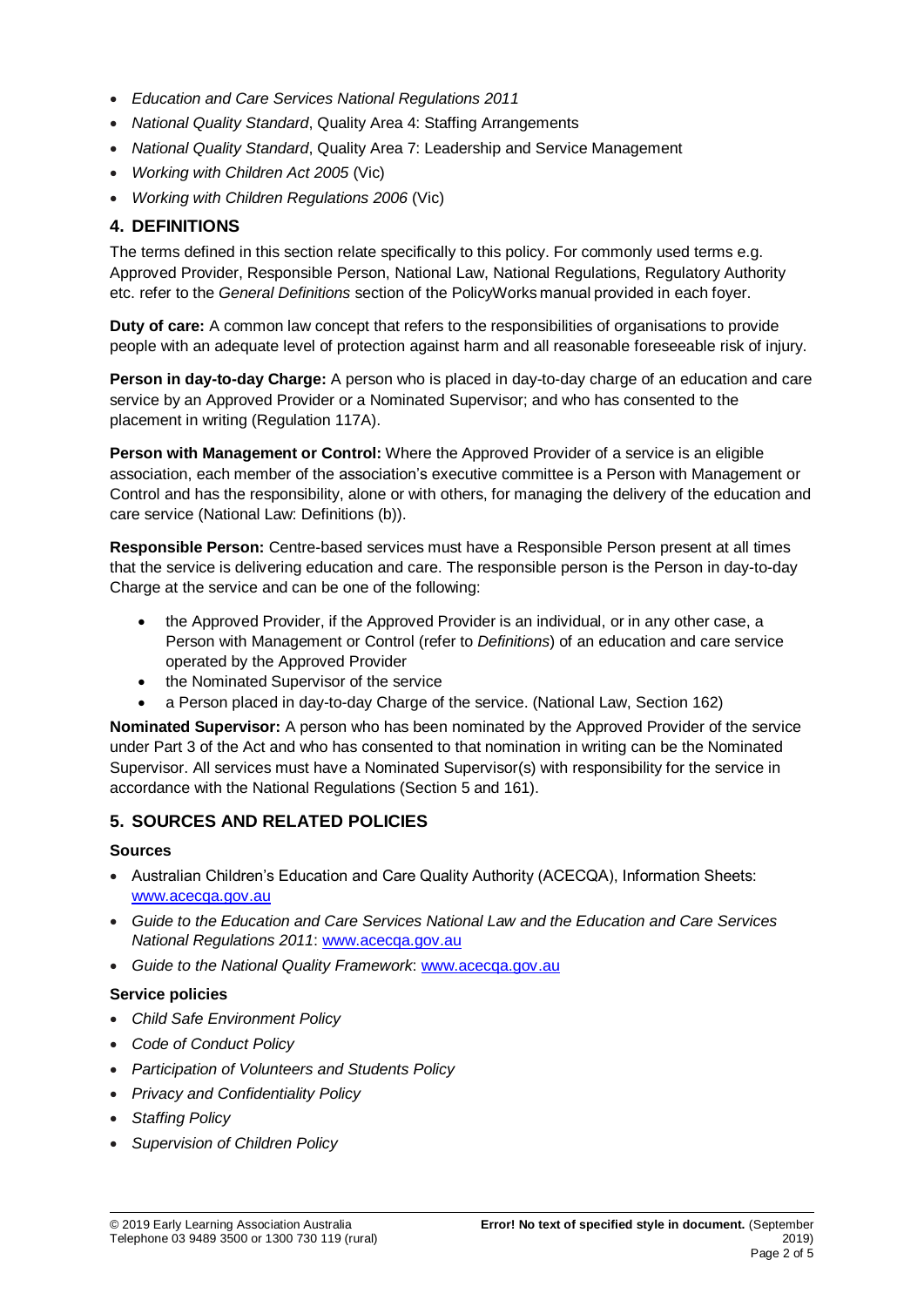## **PROCEDURES**

### **The Approved Provider and Persons with Management or Control are responsible for:**

- ensuring there is a Responsible Person on the premises at all times the service is delivering education and care programs for children
- nominating sufficient Nominated Supervisors to meet legislative requirements for a Responsible Person at the service at all times, including during periods of leave or illness
- ensuring that a person nominated as a Nominated Supervisor or a Person in day-to-day Charge:
	- $-$  is at least 18 years of age
	- has adequate knowledge and understanding of the provision of education and care to children
	- $-$  has the ability to effectively supervise and manage an education and care service
	- has not been subject to any decision under the National Law, or any other children's services or education law, to refuse, refuse to renew, suspect, or cancel a licence, approval, registration, certification or other authorisation granted to the person
	- has a history of compliance with the National Law and other relevant laws (Regulations 117C and 117B)
- ensuring that the name and position of the Responsible Person in charge of the service is displayed and easily visible from the main entrance of the service<sup>1</sup> (National Law: Section 172)
- ensuring that the service does not operate without a Nominated Supervisor(s), and that the Nominated Supervisor(s) has given written consent to be in the role
- ensuring that the name of the Nominated Supervisor is displayed prominently at the service
- ensuring that information about the Nominated Supervisor, including name, address, date of birth, evidence of qualifications, approved training, a Working with Children Check or teaching registration, and other documentary evidence of fitness to be a Nominated Supervisor (refer to *Staffing Policy*) is kept on the staff record (Regulation 146)
- notifying the Regulatory Authority if:
	- $-$  there is a change to the name or contact details of the Nominated Supervisor (Section 56, Regulation 35)
	- $-$  the Nominated Supervisor is no longer employed or engaged by the service
	- $-$  has been removed from the role
	- $-$  the Nominated Supervisor withdraws their consent to the nomination
	- if a Nominated Supervisor or person in day-to-day charge has their Working with Children Check or teacher registration suspended or cancelled, or if they are subject to any disciplinary proceedings under the law
	- there is any other matter or incident which affects the ability of the Nominated Supervisor to meet minimum requirements and re-assessing the Nominated Supervisor's suitability for the role
- ensuring that, when the Nominated Supervisor is absent from the premises, an alternative Responsible Person is on site
- **ensuring that the Nominated Supervisor and Person in day-to-day Charge have a sound** understanding of the role of Responsible Person
- ensuring that the staff record includes the name of the Responsible Person at the centre-based service for each time that children are being educated and cared for by the service (Regulation 150)
- ensuring that the Nominated Supervisors and Person in day-to-day Charge have successfully completed child protection training (see *Child Safe Environment Policy)*
- developing rosters in accordance with the availability of Responsible Persons, hours of operations and the attendance patterns of children.

-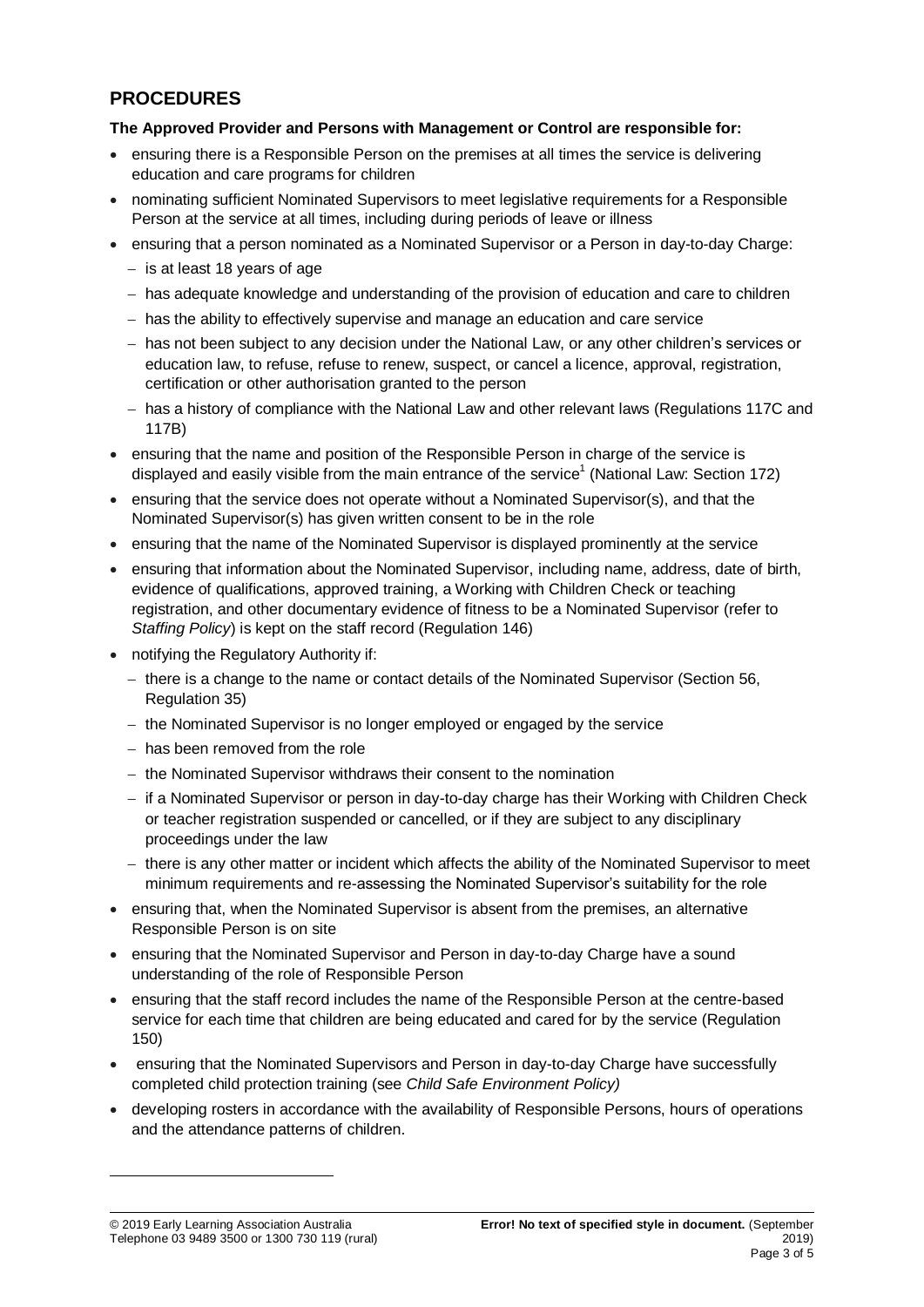### **The Nominated Supervisor is responsible for:**

- providing written consent to accept the role of Nominated Supervisor
- ensuring they have a sound understanding of the role of Responsible Person (refer to *Definitions*)
- ensuring that, in their absence from the service premises, a Responsible Person is present
- ensuring that a Person in day-to-day Charge:
	- $-$  is at least 18 years of age
	- has adequate knowledge and understanding of the provision of education and care to children,
	- $-$  has the ability to effectively supervise and manage an education and care service
	- has not been subject to any decision under the National Law, or any other children's services or education law, to refuse, refuse to renew, suspect, or cancel a licence, approval, registration, certification or other authorisation granted to the person
	- has a history of compliance with the National Law and other relevant laws (Regulation 117B)
- ensuring that an educator gives written consent to being a Person in day-to-day Charge
- ensuring that the name and position of the Responsible Person in charge of the service is displayed and easily visible from the main entrance of the service
- supporting the Approved Provider to develop rosters in accordance with the availability of Responsible Persons and hours of operations
- notifying the Approved Provider and the Regulatory Authority within 7 days of any changes to their personal situation, including a change in mailing address, circumstances that affect their status as fit and proper, such as the suspension or cancellation of a Working with Children Check or teacher registration, or if they are subject to disciplinary proceedings.

#### **Other staff are responsible for:**

- meeting the qualifications, experience and other requirements if they wish to be nominated as a Person in day-to day Charge
- providing written consent to be the Person in day-to-day Charge
- ensuring they have a sound understanding of the role of Responsible Person.

#### **Parents/guardians are responsible for:**

- reading and understanding this policy
- being aware of the Responsible Person at the service on a daily basis.

#### **Volunteers and students, while at the service, are responsible for following this policy and its procedures.**

## **EVALUATION**

In order to assess whether the values and purposes of the policy have been achieved, the Approved Provider will:

- regularly seek feedback from everyone affected by the policy regarding its effectiveness
- monitor the implementation, compliance, complaints and incidents in relation to this policy
- keep the policy up to date with current legislation, research, policy and best practice
- revise the policy and procedures as part of the service's policy review cycle, or as required
- notify parents/guardians at least 14 days before making any changes to this policy or its procedures unless a lesser period is necessary because of a risk.

## **ATTACHMENTS**

Nil